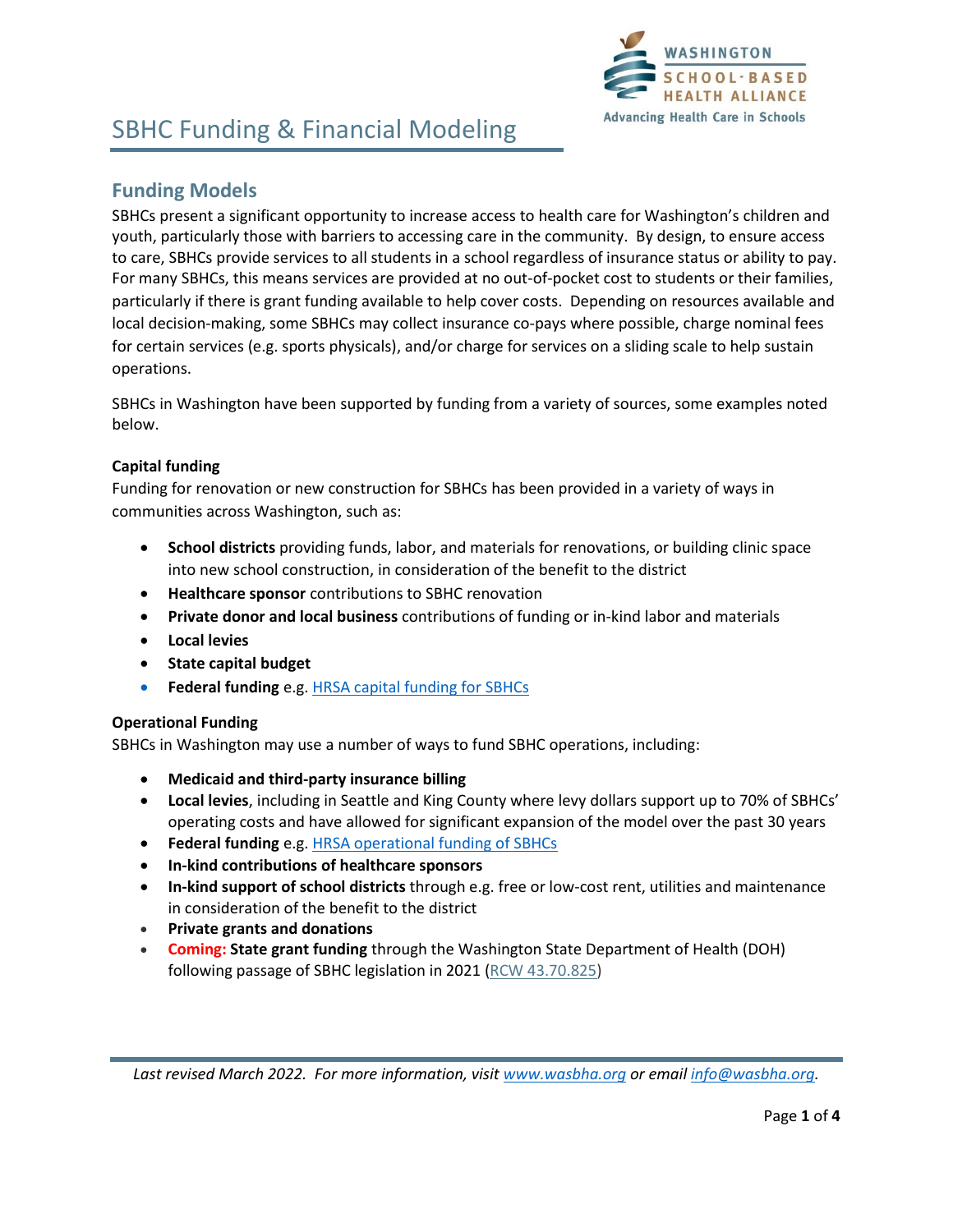

### **Budgeting Assumptions**

Most sponsoring healthcare agencies will have their own systems and methods for budgeting and developing financial projections. To anticipate SBHC operational costs vs. revenue, potential SBHC sponsors might consider the following:

### **Productivity Expectations**

The SBHC model of care is youth-centered and relationship-based, which generally means longer appointments and lower productivity expectations than in a community clinic. To best serve students in a school setting, SBHCs may spend significant amounts of time in outreach and in coordinating with families, school staff, and community providers. They may also provide prevention and populationbased health education and support within the school. These valuable services that SBHCs provide to support students, their families, and school staff may not be billable to insurance, and other sources of funding may be needed for SBHC services to be sustainable over time.

**Example productivity expectations.** While expectations will differ by healthcare sponsor and school, here are example productivity expectations of SBHC sponsors operating in King County that receive levy funding (for the 2019-2020 school year):

| Productivity | Middle/High        | Average 10 medical encounters / 1.0 FTE / day<br>Average 4.5 mental health encounters / 1.0 FTE / day    |
|--------------|--------------------|----------------------------------------------------------------------------------------------------------|
|              | Elementary         | Average of 6 medical encounters / 1.0 FTE / day<br>Average of 4 mental health encounters / 1.0 FTE / day |
|              | Alternative        | Average of 5 medical encounters / 1.0 FTE / day                                                          |
|              | <b>High School</b> | Average of 3 mental health encounters / 1.0 FTE / day                                                    |

These average productivity targets are based on an 8-hour work day, 7-hour school day, and 85% of the total school days with students present per year (180 x .85 = 153). *The 85% accounts for days when students will not be available to be pulled from class for appointments due to testing, field trips, student absences, provider PTO, etc.*

### **SBHC Service Utilization**

How many students in a school will actually use the SBHC? This may depend on the size and demographics of the school, the SBHC's model of care and hours of operations, the SBHC's outreach strategy, and collaboration with the school nurse and other school staff.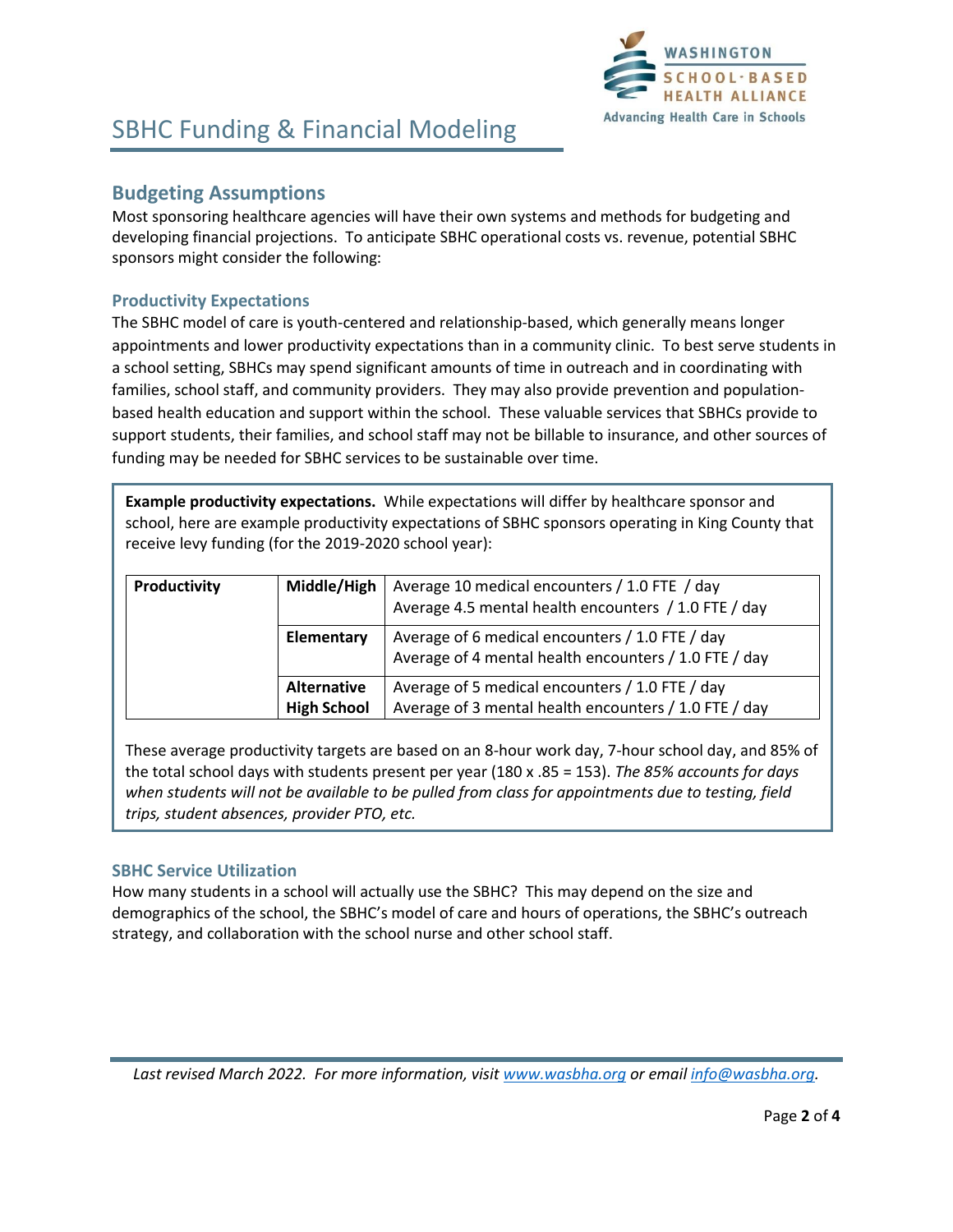

**School Demographics and Medicaid Eligibility.** You can use a school's low-income rate (per OSPI's [Washington School Report Card\)](https://washingtonstatereportcard.ospi.k12.wa.us/) as a proxy for the percentage of students who are Medicaid-eligible. The larger the school's Medicaid-eligible population, the more students may be in need of and utilize SBHC services, and the easier it may be for the SBHC to bill and receive reimbursement for SBHC services. This may be particularly true at the high school level, since a student's Medicaid coverage can be verified online by SBHC staff whereas private insurance information needs to be provided by students' families during enrollment in the SBHC. Families tend to be less involved at the high school level, or may enroll their students in the SBHC but not provide complete insurance information.

**Example Utilization.** This data is approximate given shifting enrollment throughout the year, but below are some utilization data for the 2017-2018 school year in King County SBHCs:

### **High Schools:**

- % of student body using SBHC: 20-50% (higher in schools with higher low-income rates)
- % of student body using SBHC for medical: 20-50%
- % of student body using SBHC for mental health: 10-20%
- Avg number of visits per medical user: 3.4
- Avg number of visits per mental health user: 6.4

#### **Middle schools:**

- % of student body using SBHC: 30-50% (higher in schools with higher low-income rates)
- % of student body using SBHC for medical: 30-50%
- % of student body using SBHC for mental health: 5-22%
- Avg number of visits per medical user: 2.1
- Avg number of visits per mental health user: 8.6

### **Elementary schools:**

- % of student body using SBHC: 20-60% (higher in schools with higher low-income rates)
- % of student body using SBHC for medical: 20-60%
- % of student body using SBHC for mental health: 5-10%
- Avg number of visits per medical user: 2.4
- Avg number of visits per mental health user: 15.4

### **Other Budgeting Assumptions**

If a SBHC sponsor is just getting started and beginning to draft the expected operating costs and the expected revenue, the following questions can be considered based on the pediatric and/or family

*Last revised March 2022. For more information, visit [www.wasbha.org](http://www.wasbha.org/) or email [info@wasbha.org.](mailto:info@wasbha.org)*